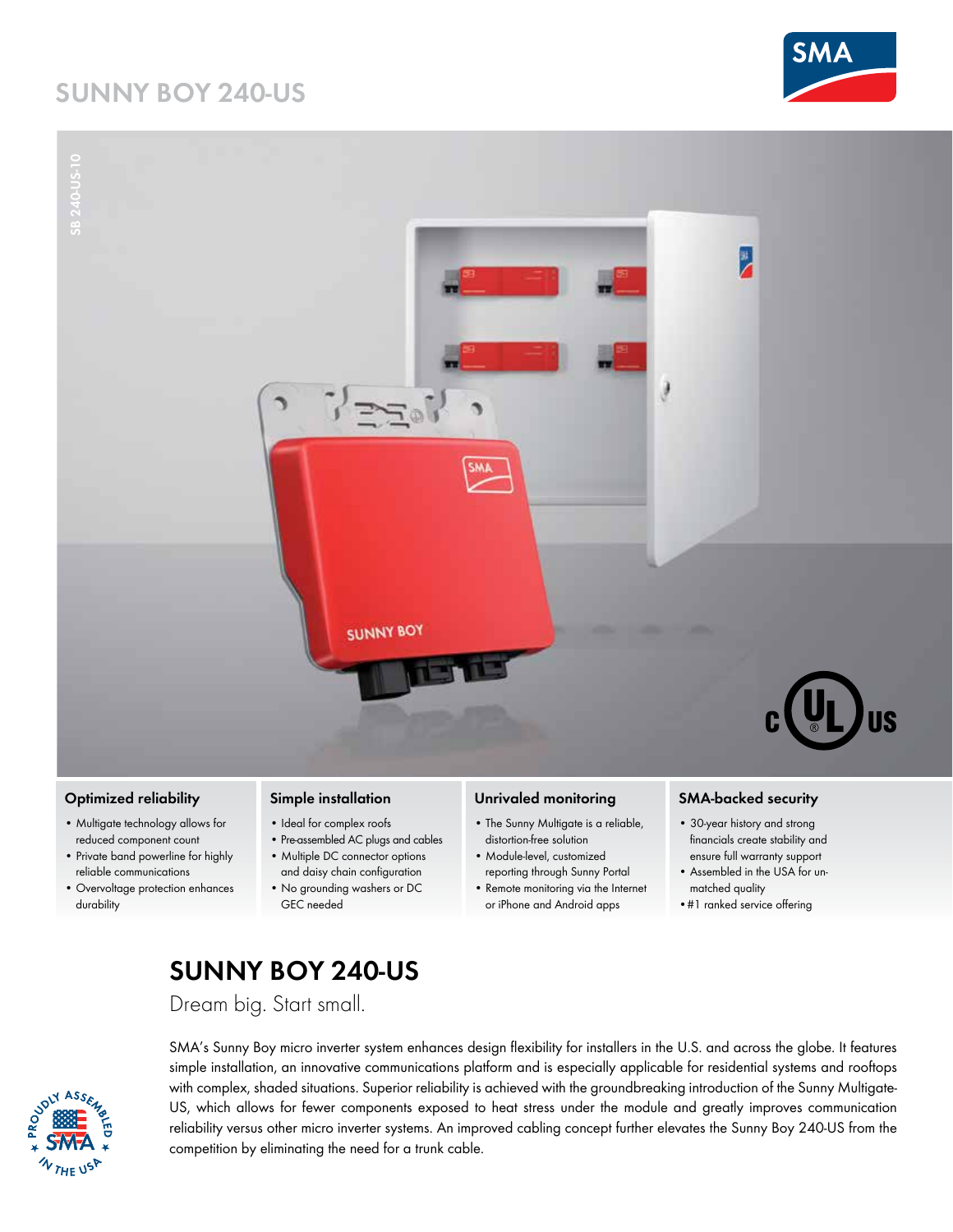

# **Easy, flexible, reliable**

## the new micro inverter system from SMA

SMA's new micro inverter system is the perfect solution for many residential installations. Advanced PV plant design experience is not required to install the Sunny Boy 240-US micro inverter and Sunny Multigate. Other advantages include increased energy production due to module-specific MPP tracking and the ability to add on to a system incrementally.

#### **The secure choice**

There are many options when it comes to micro inverters, so why choose SMA? Because the Sunny Boy 240-US is the only micro inverter backed by 30 years of experience from a company whose singular focus is PV. German engineering coupled with American manufacturing in Denver, CO result in unsurpassed quality, while some other micro inverters are produced in countries with inferior quality standards. SMA also has the #1 ranked service offering, which provides unparalleled support for installers and trouble-free system operation for homeowners.

#### **Safe, easy installation**

Complex PV system design knowledge is not required to install the new Sunny Boy 240- US micro inverter. Micro inverters utilize AC electricity and only low-voltage DC electricity, making this technology a great learning tool for electricians expanding their

skill set into photovoltaics. In addition, the integrated ground within the SMA Sunny Boy 240-US micro inverter eliminates the need to bring extra grounding conductors or grounding devices in contact with the enclosure during installation. This innovative feature saves time and money, and also complies with UL1741 requirements for inverter electrical grounding. For those who want a more refined approach, SMA's free Sunny Design software makes system design simple and allows installers to outline complex systems in minutes.

## **High reliability due to simplified design**

The simplified design of the Sunny Boy 240-US enhances long-term reliability which reduces service calls and inverter replacements, both of which have challenged currently available micro inverters. High efficiency and a unique thermal design concept keep the system running smoothly even under the harsh conditions found on

a rooftop. And, while superior engineering results in enhanced durability, so too does a highly proficient manufacturing process, both factors SMA has relied on to develop its reputation for quality.

#### **The Sunny Multigate-US**

The SMA Sunny Multigate-US is the intelligent link between the micro inverter and the power distribution grid. It is an integral component to the Sunny Boy micro inverter system, providing a clear, distortionfree communication solution for micro inverter installations while optimizing system reliability. It provides an electrical interface to the main service panel, networking support for panel-level monitoring and diagnostics, country settings and overvoltage protection. The Sunny Multigate supports DIN rail or wall mounting, and is designed for maximum AC ratings of 12 A / 2.88 kW.

#### **Module-level monitoring via Sunny Portal**

The production of a Sunny Boy 240-US micro inverter system can be analyzed via the world's largest PV monitoring database. From anywhere in the world with an Internet connection, owners will have real-time data at their fingertips, enabling pinpoint control and fast error detection. Advances in module-level monitoring configuration allow installers and homeowners unrivaled levels of customized data while providing a granular look at systems performance and swift correction should there be an issue with an individual panel.

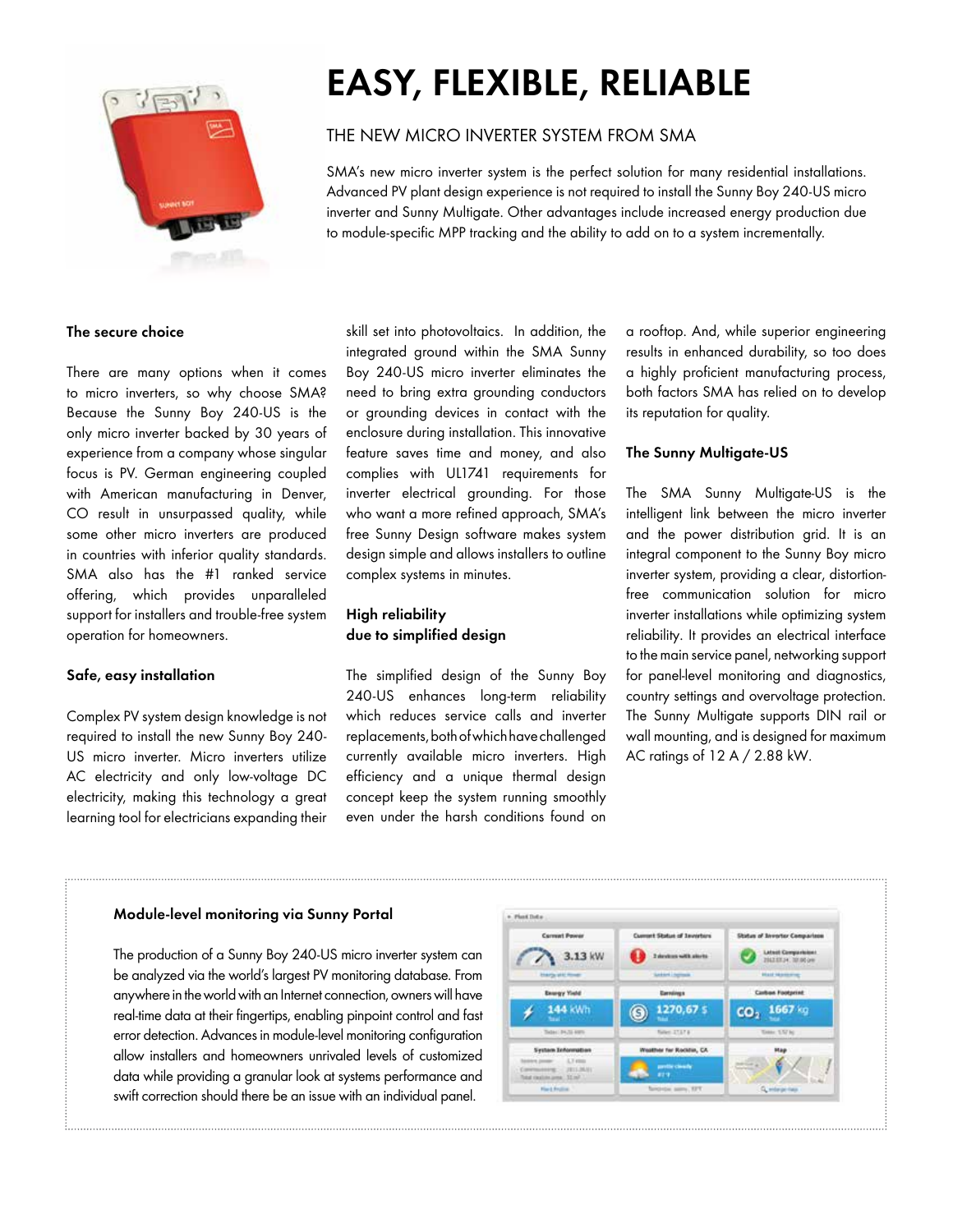#### **Maximum flexibility and simplicity**

The Sunny Boy 240-US offers a new dimension in flexibility. While other micro inverters require use of their proprietary cabling system, the Sunny Boy 240-US features a variety of DC plug-in options including MC4 and Tyco. Additionally, AC wiring is a snap thanks to pre-assembled plugs and connection cables. This turnkey approach to micro inverter installation is designed to support installers with maximum flexibility, simplicity and superior SMA technology.

#### **Perfect for complex roofs**

The Sunny Boy 240-US is the inverter of choice for complex roofing situations including shaded roofs and roofs with multiple orientations. The inverter also minimizes losses due to shaded or soiled modules. By utilizing the Sunny Boy 240-US micro inverter system, installers can more easily and effectively use all available roof space for electricity production. Places that receive partial shading or were not large enough for multiple modules can now be seamlessly incorporated into the overall system.

#### **Common applications with real advantages**



*Partial shading: One MPP tracker per module ensures optimal energy production, even with dynamic shading.* 



*Multiple orientations, no problem: Installers can now use roof space on multiple sides of a home to generate power.* 



*Optimal use of roof surface: Complex roof configurations can be used to maximize system output without impacting the rest of the system.* 



*Small systems: Whether on the balcony or in the garden, even the smallest PV system can utilize the Sunny Boy 240-US while retaining the ability to add on later.*